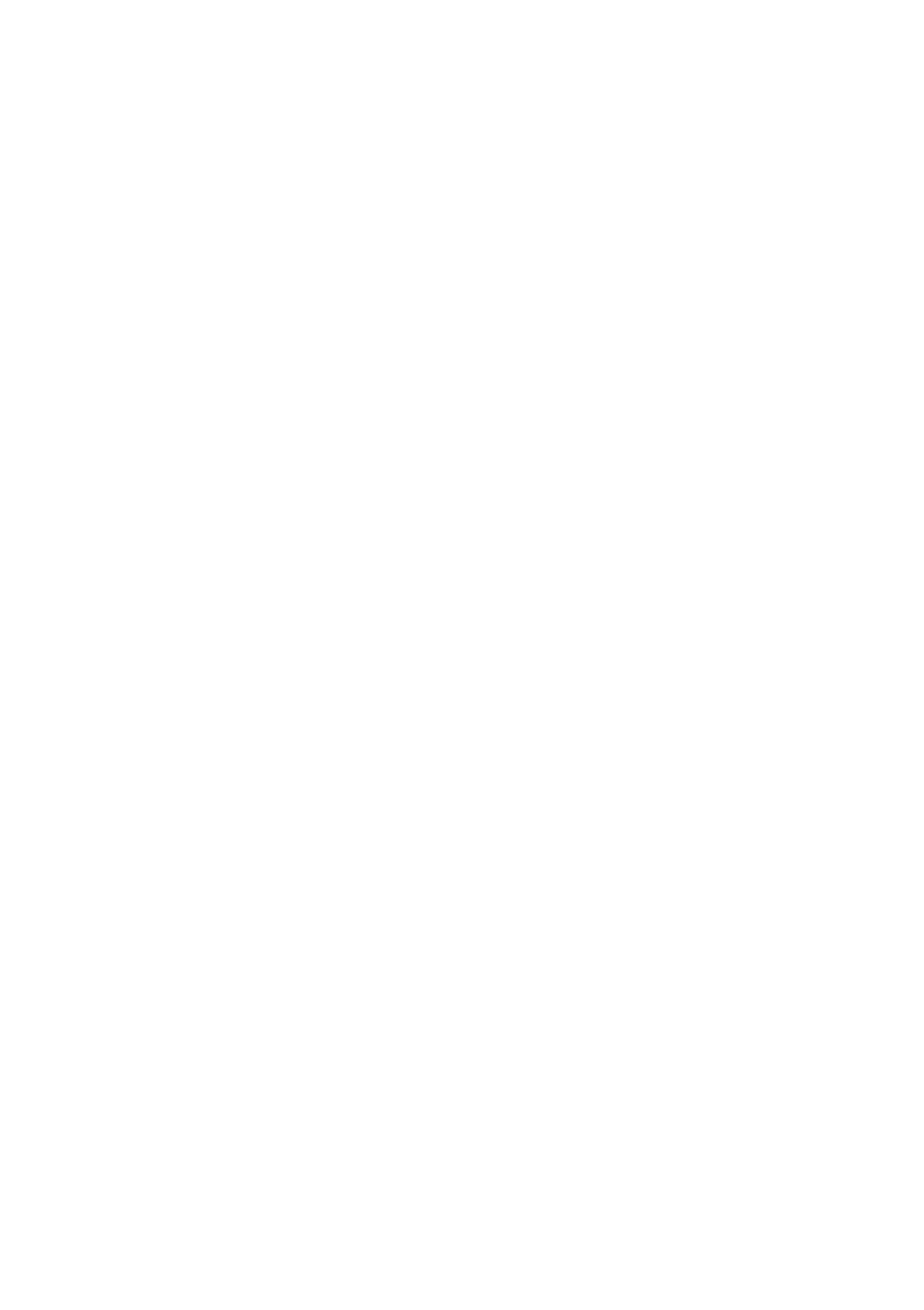## Contents

| 1   |  |
|-----|--|
| 1.1 |  |
| 1.2 |  |
| 1.3 |  |
| 1.4 |  |
| 1.5 |  |
| 1.6 |  |
| 1.7 |  |
| 1.8 |  |
| 1.9 |  |
|     |  |
| 2.1 |  |
| 2.2 |  |
| 2.3 |  |
|     |  |
|     |  |
|     |  |
| 3   |  |
|     |  |
|     |  |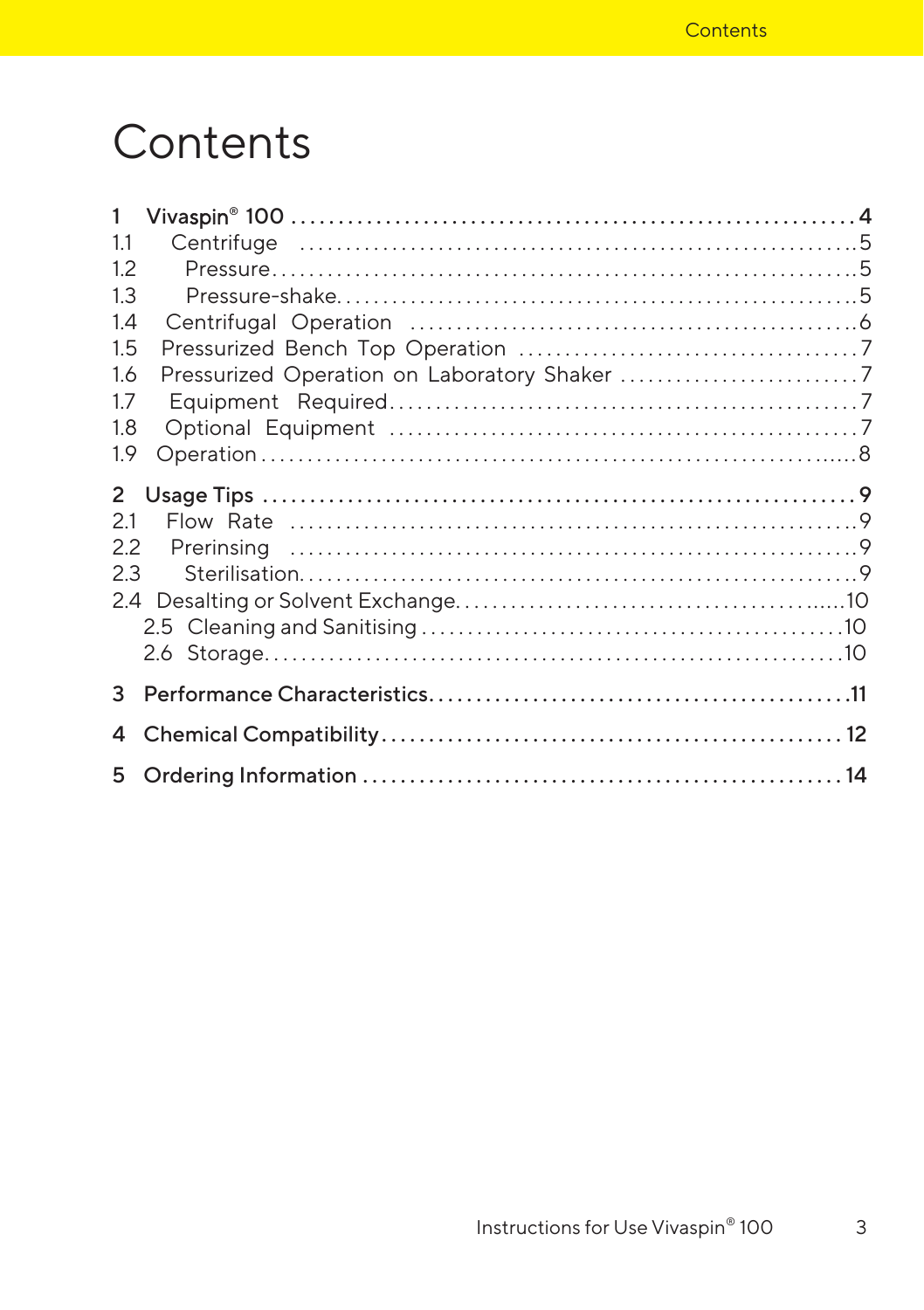# <span id="page-3-0"></span>1 Vivaspin® 100



| Pos. | Description                                    |
|------|------------------------------------------------|
| 1    | Quick release connector                        |
| 2    | Pressure head                                  |
| 3    | TPE-V seal                                     |
| 4    | Concentrator cap                               |
| 5    | Graduations                                    |
| 6    | Concentrator                                   |
| 7    | Twin vertical membranes                        |
| 8    | Filtrate container fits standard 250 ml rotors |
|      |                                                |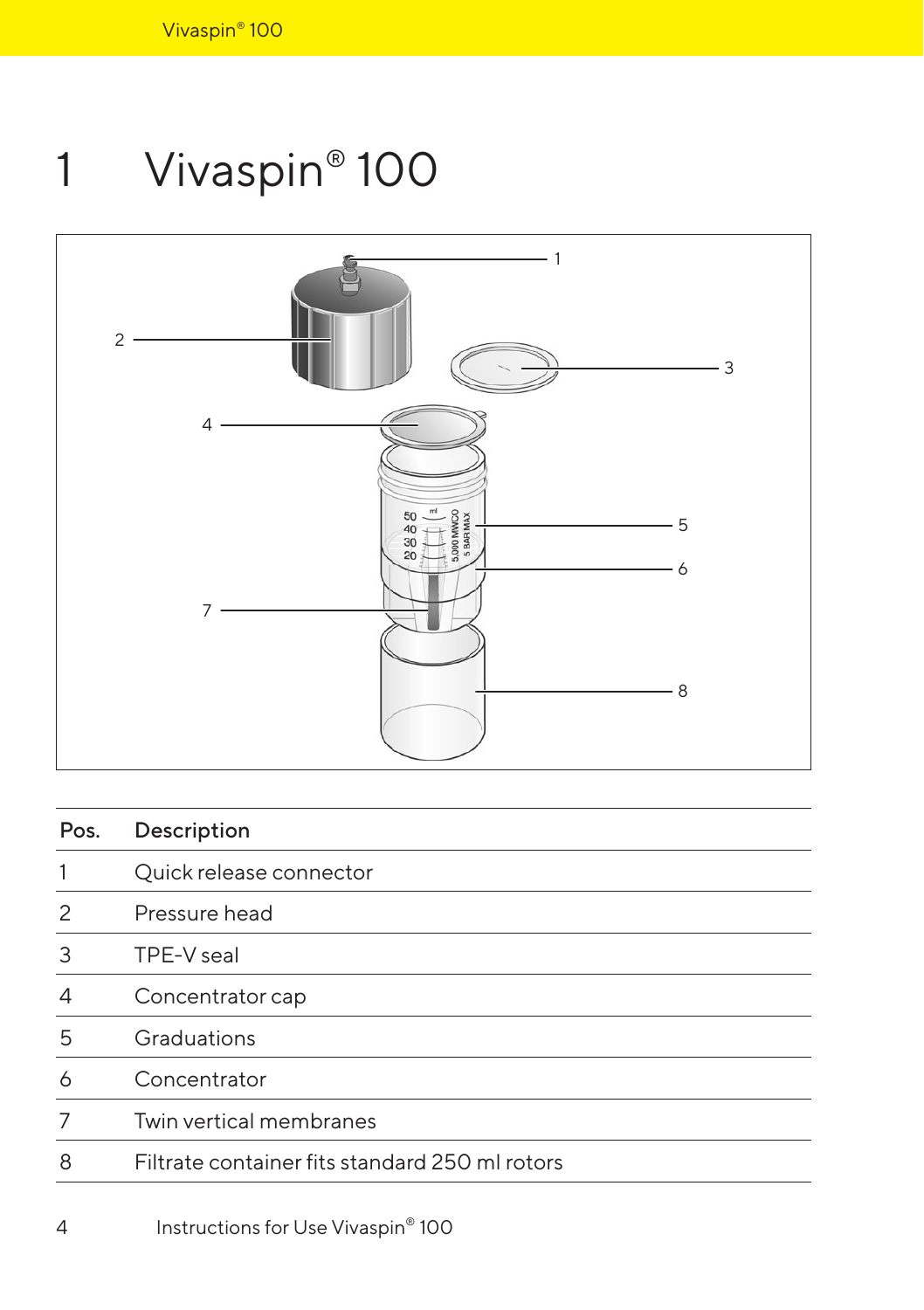<span id="page-4-0"></span>The Vivaspin® 100, when used as a centrifugal device, fits only into swing bucket rotors accepting 250 ml bottles. The Vivaspin® 100 can not be used in a fixed angle rotor. Vivaspin® 100 units can also be used for single or extremely sensitive samples in the pressurized mode only and left on the bench or placed on a laboratory shaker for faster concentration. It can also be kept in a pressurized mode in the refrigerator. Handling is made easy by use of quick connectors. In whichever mode Vivaspin® 100 is used, the vertical membrane design inhibits membrane fouling while the built-in dead stop impedes concentration to dryness and loss of sample.



### 1.1 Centrifuge

- − Process convenience
- − Low shear, no foaming
- − Less visual control



### 12 Pressure

- Simplicity and highest process control
- − Ideal for refrigerated use
- − Slower concentrations



### 1.3 Pressure-shake

- − Speed and process control
- − Ideal for single samples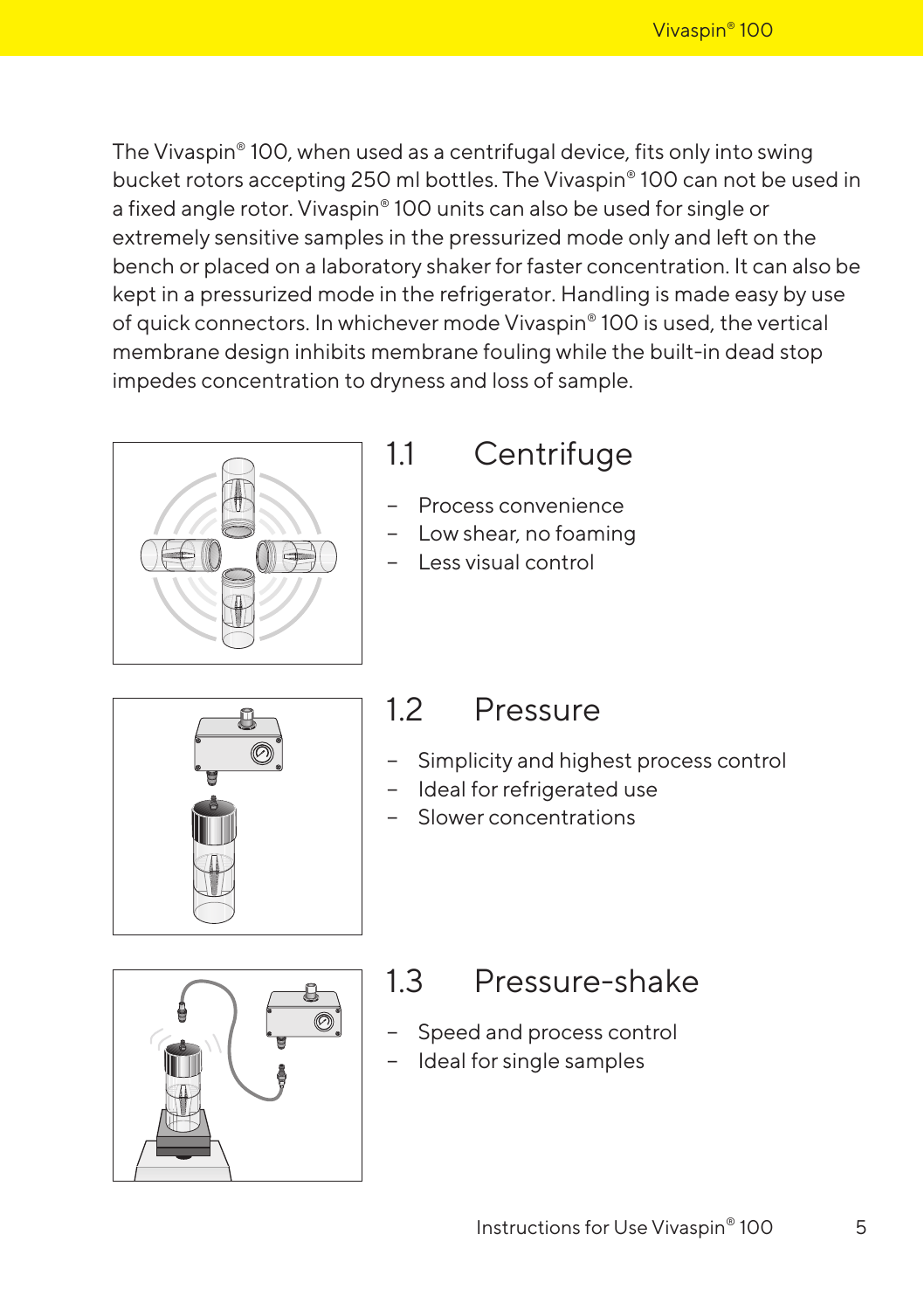<span id="page-5-0"></span>

| Vivaspin <sup>®</sup> 100 Specifications   |                     |
|--------------------------------------------|---------------------|
| Without pressure head ( $\varnothing$ × L) | $62 \times 123$ mm  |
| With pressure head ( $\varnothing$ × L)    | $71 \times 197$ mm  |
| Max pressure                               | 5 bar (75 psi)      |
| Active membrane area                       | $23.5 \text{ cm}^2$ |
| Hold-up vol. memb. & support               | $<$ 250 µl          |
| Dead stop volume                           | 350 µl              |

| Vivaspin <sup>®</sup> 100 Materials of construction |                                        |
|-----------------------------------------------------|----------------------------------------|
| Pressure head                                       | Acetal                                 |
| Quick release connector                             | Acetal                                 |
| Concentrator cap (centrifugal)                      | Polypropylene                          |
| Concentrator   filtrate container                   | Polycarbonate                          |
| Pressure head seal                                  | Thermoplastic<br>Flastomer Vulcanizate |

### 1.4 Centrifugal Operation

The Vivaspin® 100 can be used in any centrifuge accepting 250 ml bottles. At 2,000 xg and typically in less than 25 minutes a 90 ml samples will be concentrated 30 times, while the built in dead stop impedes concentration to dryness.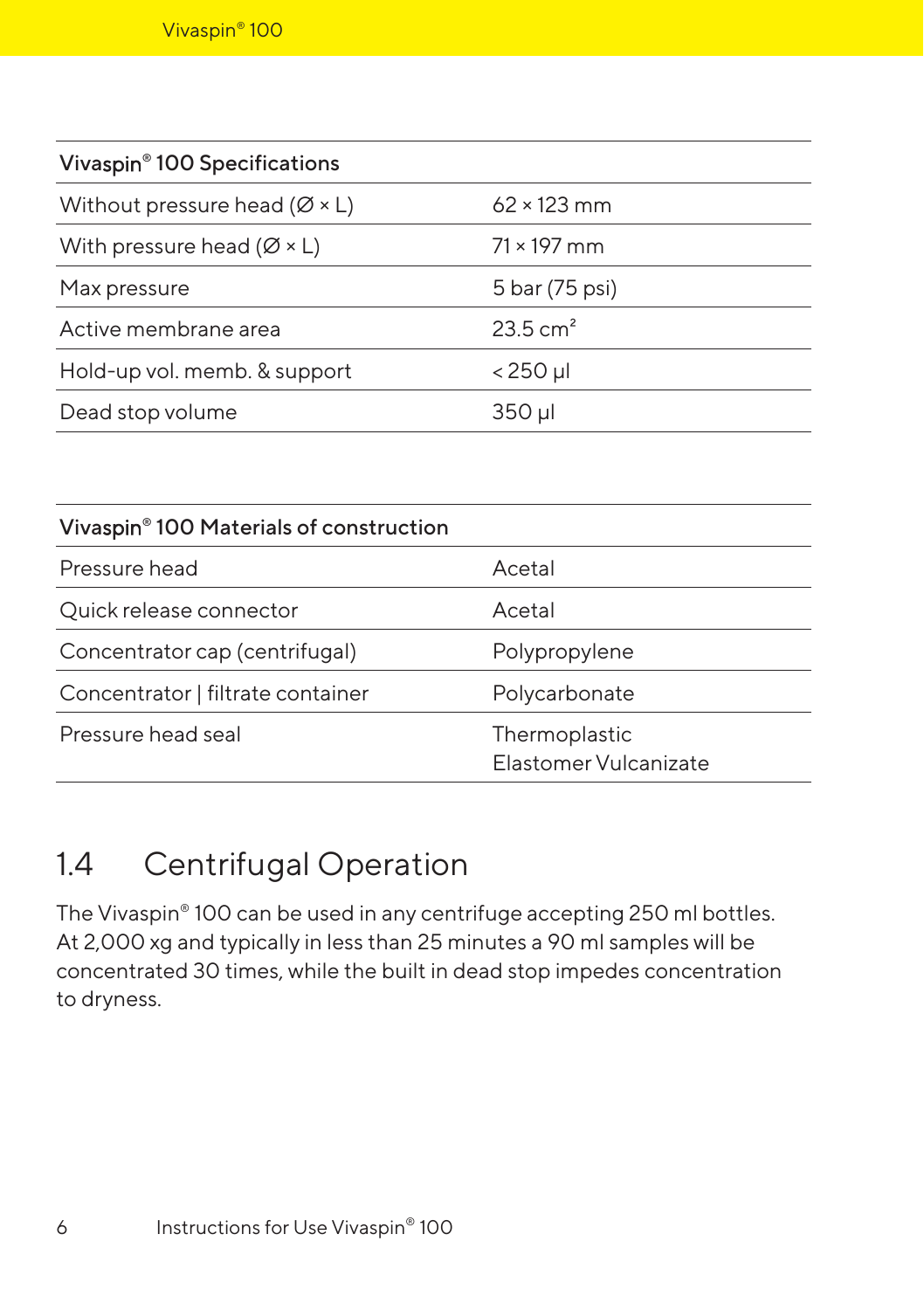### <span id="page-6-0"></span>1.5 Pressurized Bench Top Operation

The Vivaspin® 100 can be pressurized and left to concentrate standing on a bench top, or in a refrigerator for maximum process control with minimum equipment requirements.

### 1.6 Pressurized Operation on Laboratory Shaker

Single samples of up to 90 ml can be processed just as simply by using the Vivaspin® 100 Pressure Head and an orbital laboratory shaker. Assembly just takes a few seconds, whilst a single pressure charge is sufficient to reduce 90 ml to less than 3 ml in typically less than 30 minutes.

### 1.7 Equipment Required

#### A. For use with Centrifuge

- 1. Centrifuge with swing bucket
- 2. Pasteur or fixed volume pipettes for sample recovery

#### B. For use with Gas Pressure

- 1. Vivaspin® 100 Pressure Head (Product No. VCA800)
- 2. Air Pressure Controller (Product No. VCA002) or equivalent pressure regulator
- 3. Pasteur or fixed volume pipettes for sample recovery

### 1.8 Optional Equipment

Laboratory orbital shaker accepting 250 ml bottles.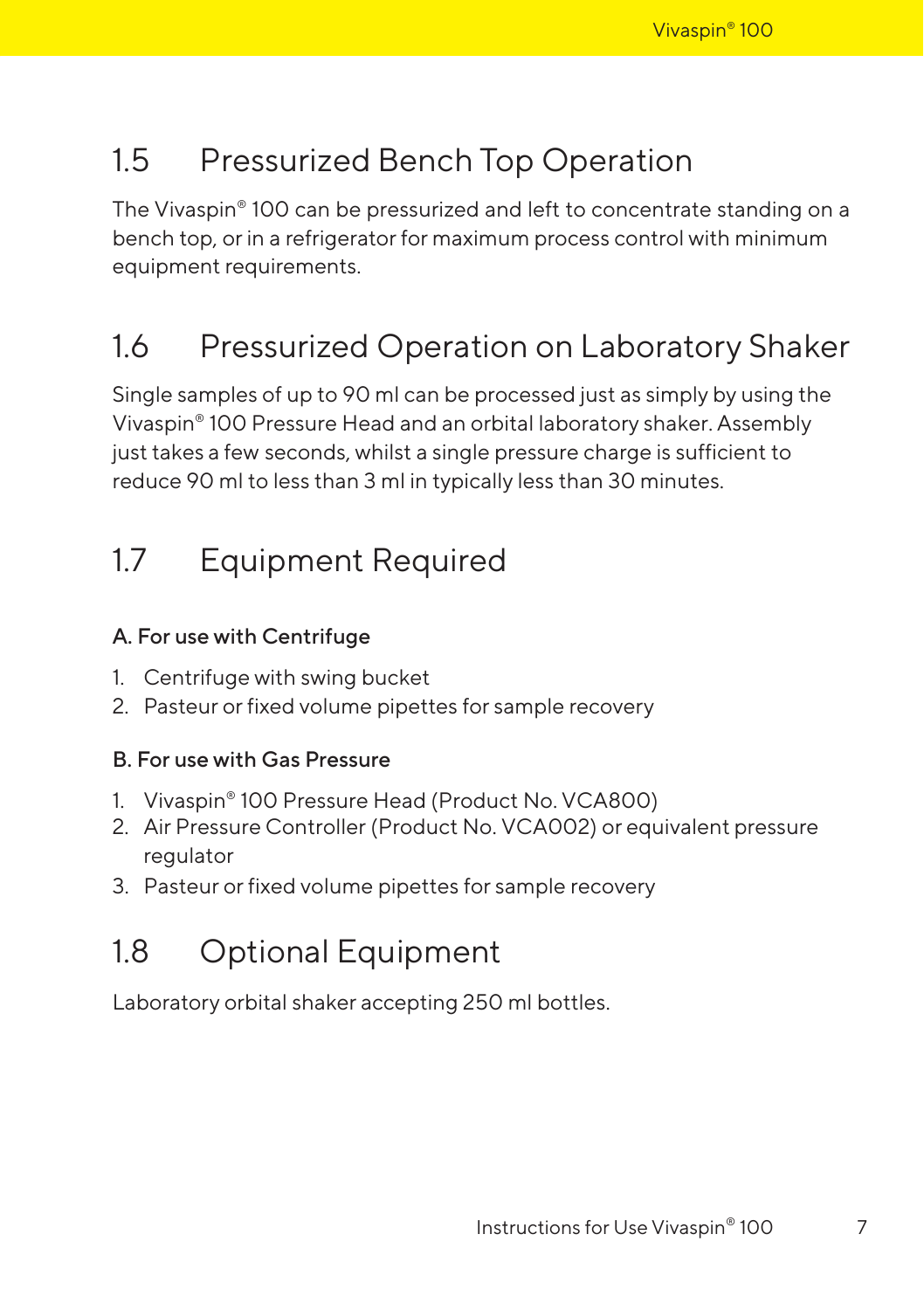### <span id="page-7-0"></span>1.9 Operation

- 1. Select the most appropriate membrane cut-off for your sample. For maximum recovery select a MWCO at least 50% smaller than the molecular weight of your target molecule.
- 2. Fill concentrator with 20 100 ml of sample solution.

#### A. Centrifuge

- 3. Cap concentrator with concentrator cap (polypropylene).
- 4. Insert assembled concentrator into the swing bucket of the centrifuge.
- 5. Once the desired concentration is achieved (see table 3 for guide on concentration times), remove assembly and recover sample from the bottom of the concentrate pocket with a pipette.

#### B. Using Gas Pressure

- 3. Seal concentrator with TPE-V seal and attach Pressure Head (VCA800) to concentrator assembly. Hand tighten to ensure an air tight seal.
- 4. Set APC regulator to desired pressure (a pressure release valve factory set at 5 bar does not allow operation above this pressure). Lift regulator knob to unlock and turn in the appropriate direction (4 bar is recommended for most applications). Attach assembly to the female coupling to charge the Pressure Head. Detach from coupling by raising the outer locking sheath. One charge is normally sufficient to fully concentrate the sample.
- 5. Optional: It is possible to use the concentrator assembly under constant pressure by attaching a female coupling (Prod. No. VCA010), to the extension line from the APC then attaching this female coupling to the Pressure Head as in 4.
- 6. Leave to concentrate. For faster processing place on laboratory shaker and agitate gently at approximately 200 – 300 revs. per minute. Avoid high speed shaking as this is unnecessary and can cause foaming.
- 7. Once desired concentration level has been reached (see table 3 for guide on concentration times) remove assembly and de-pressurize by unscrewing Pressure Head or by releasing air from the center of the inlet valve with a pointed instrument.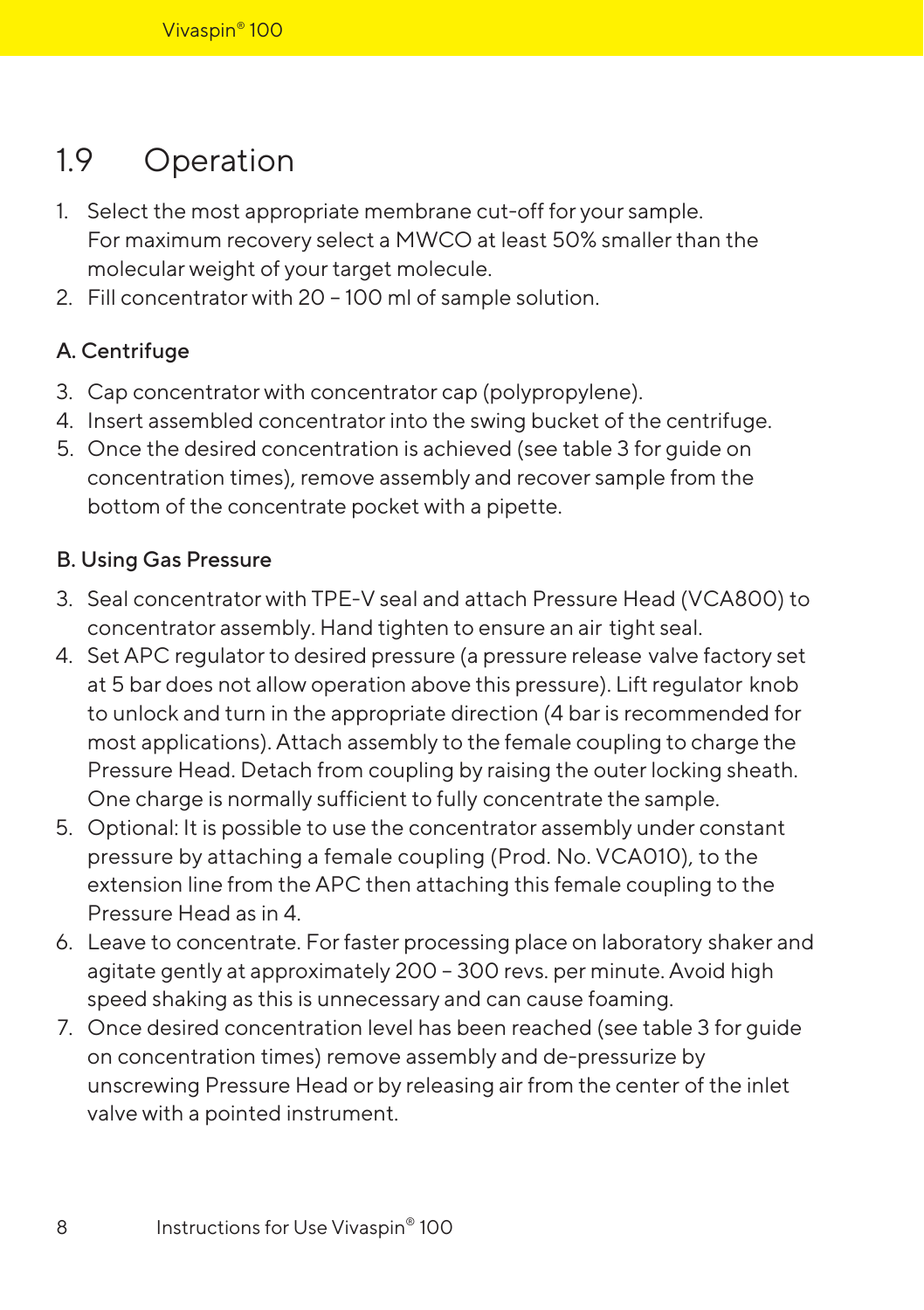<span id="page-8-0"></span>8. For maximum recovery, allow to stand after de-pressurization for 10 – 15 minutes and then extract concentrate using a Pasteur or fixed volume pipette.

# 2 Usage Tips

## 21 Flow Rate

Filtration rate is affected by several parameters, including membrane cut-off, sample concentration, viscosity, centrifugal force, pressure and temperature. Expect significantly longer spin times for starting solutions with over 5% solids. When operating at 4°C, flow rates are approximately 1.5 times slower than at 25°C. Viscous solutions such as 50% glycerine will take up to 5 times longer to concentrate than samples in a predominantly buffer solution.

### 2.2 Prerinsing

Membranes fitted to Vivaspin® concentrators contain trace amounts of Glycerine. Should this interfere with analysis this can be removed by rinsing approximately 50 ml of buffer solution or deionised water through the concentrator. Decant filtrate and concentrate before processing sample solution.

### 2.3 Sterilisation

Vivaspin® concentrators are not autoclaveable. To sterilise, use a 70% ethanol solution or sterilising gas mixture.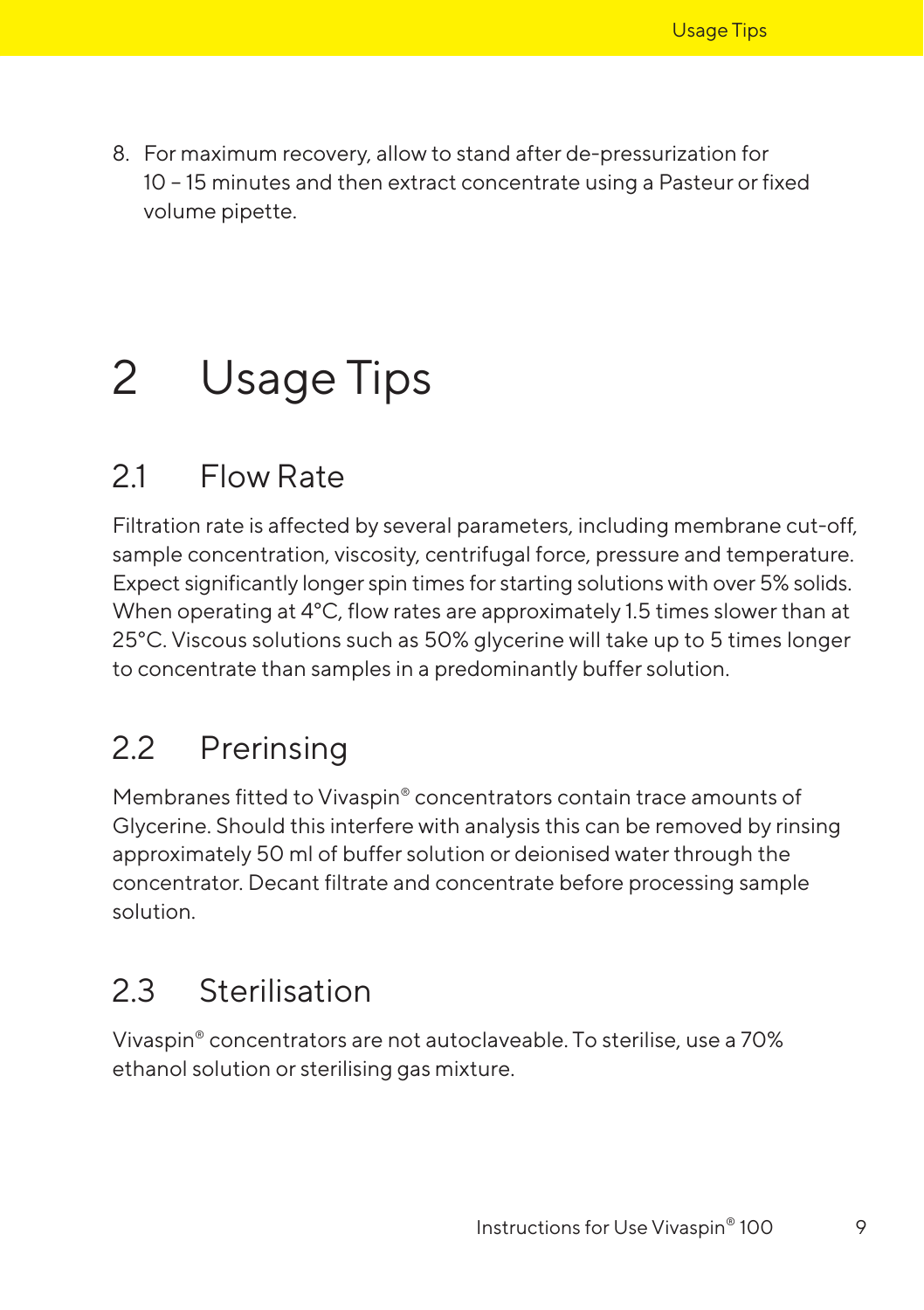## <span id="page-9-0"></span>2.4 Desalting or Solvent Exchange

The sample is first concentrated to desired level. Filtrate is discarded, then the device is refilled with an appropriate solvent. The sample is concentrated again and the process repeated until the concentration of the contaminating microsolute is sufficiently reduced. Typically three wash cycles will remove 99% of initial salt content.

## 2.5 Cleaning and Sanitising

Vivaspin® 100 concentrators may be used several times if recommended cleaning and storage instructions are adhered to, and the membrane is not allowed to dry.

- 1. Rinse out the device several times with deionized water.
- 2. Fill the concentrator with a solution of 60% Ethanol and 40% 1M HCl. Alternatively fill concentrator with a dilute non ionic surfactant. Place the device in filtrate bottle and allow to soak for 1 – 2 hours. For best results, agitate on a laboratory shaker for approximately 30 minutes.

### A WARNING

Strong alkaline solutions should not be used.

3. Rinse thoroughly with clean water before re-use or storage.

### 2.6 Storage

Following cleaning Vivaspin® devices may be stored for several weeks in a 20% Ethanol solution. For best results, fill filtrate bottle with approximately 100 ml of solution, place concentrator in the bottle and then add a further 50 ml to the concentrator. This procedure will ensure that the membrane remains wetted throughout storage. Close with cap provided and preferably keep refrigerated.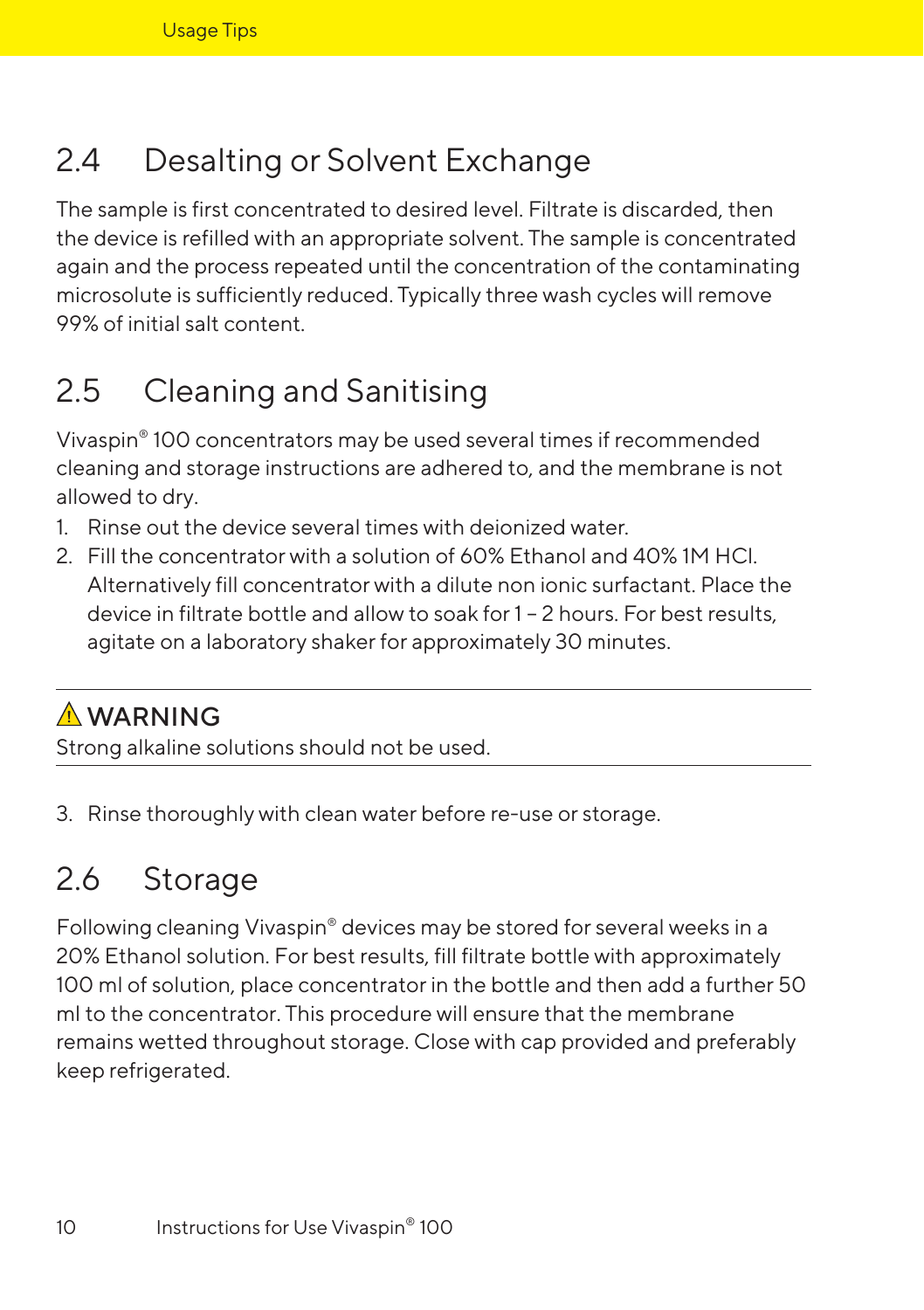## <span id="page-10-0"></span>3 Performance Characteristics

| <b>Typical</b><br>Time to concentrate 30x min. at 20°C<br>performance |                         | Solute                                      |                            |           |
|-----------------------------------------------------------------------|-------------------------|---------------------------------------------|----------------------------|-----------|
| 90 ml<br><b>Start volume</b>                                          | In centrifuge<br>2,000g | As pressure cell 4 bar<br>(58 psi) pressure |                            | recovery% |
|                                                                       | Swing out rotor         |                                             | No agitation Orbital shake |           |
| BSA 1.0 mg/ml (66,000 MW)                                             |                         |                                             |                            |           |
| 5,000<br>MWCO PES                                                     | 22                      | 75                                          | 25                         | 96%       |
| 10,000<br><b>MWCO PES</b>                                             | 16                      | 60                                          | 20                         | 96%       |
| 30,000<br><b>MWCO PES</b>                                             | 16                      | 60                                          | 20                         | 94%       |
| IgG 0.25 mg/ml (160,000 MW)                                           |                         |                                             |                            |           |
| 50,000<br><b>MWCO PES</b>                                             | 20                      | 70                                          | 30                         | 94%       |
| 100,000<br><b>MWCO PES</b>                                            | 20                      | 85                                          | 30                         | 90%       |
| Latex beads 0.004% in DMEM + 10% FCS (0.055 µm)                       |                         |                                             |                            |           |
| 300,000<br><b>MWCO PES</b>                                            | 35                      |                                             | 120                        | 99%       |
| Latex beads 0.004% in DMEM + 10% FCS (0.24 µm)                        |                         |                                             |                            |           |
| 1,000,000<br>MWCO* PES                                                | 4                       | 5                                           | 4                          | 99%       |

\* 2,000 g in centrifuge, 2 bar (29 psi) pressure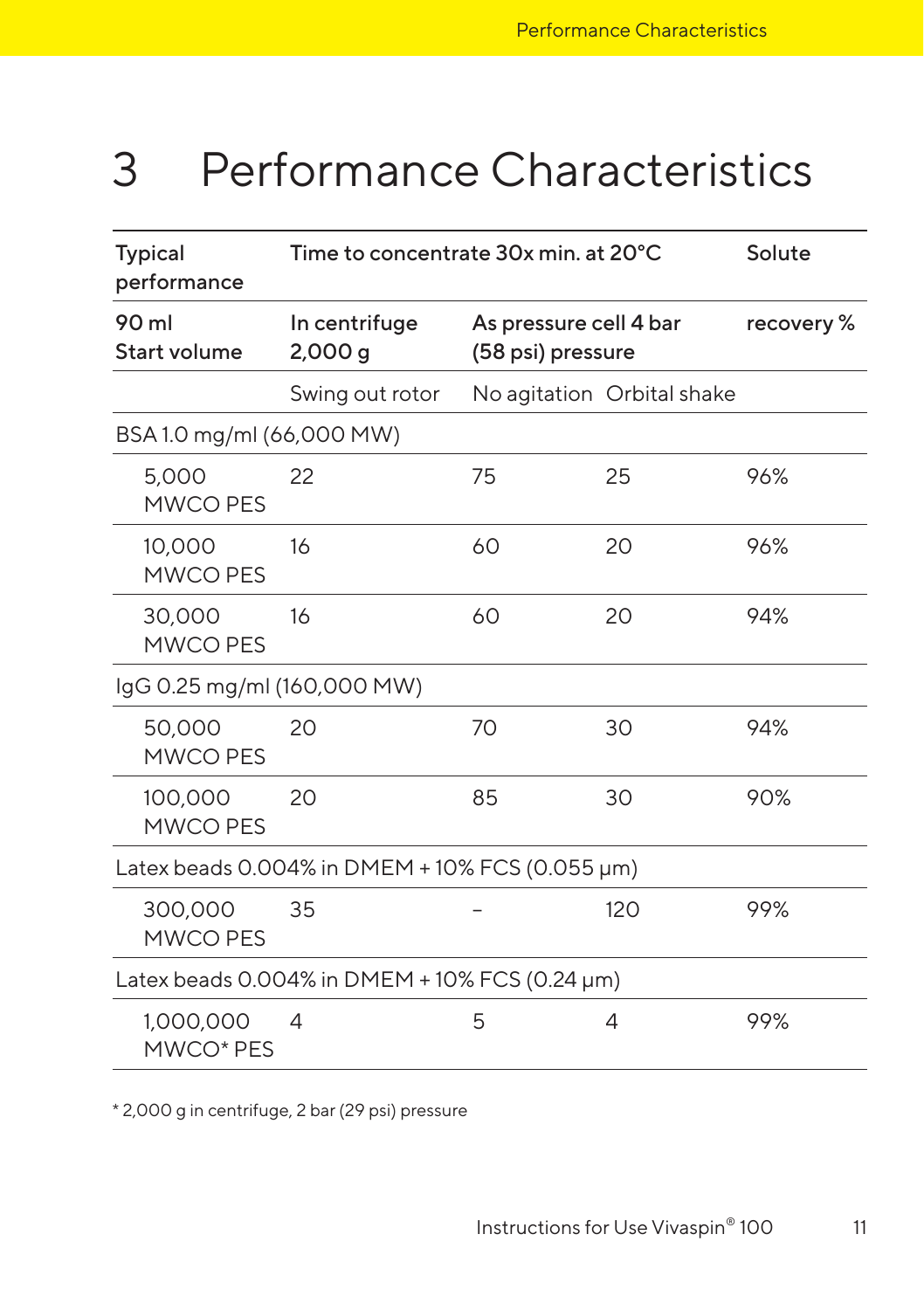# <span id="page-11-0"></span>4 Chemical Compatibility

|                                       | Vivaspin <sup>®</sup> 100 |
|---------------------------------------|---------------------------|
| Solution                              |                           |
| Acetic Acid (25.0%)                   | OK                        |
| Acetone (10.0%)                       | <b>NO</b>                 |
| Acetonitrile (10.0%)                  | OK                        |
| Ammonium Hydroxide (5.0%)             | ?                         |
| Ammonium Sulphate (sat)               | OK                        |
| Butanol (70%)                         | OK                        |
| Chloroform (1.0%)                     | <b>NO</b>                 |
| Dimethyl Formamide (10.0%)            | <b>NO</b>                 |
| Dimethyl Sulfoxide (5.0%)             | OK                        |
| Ethanol (70.0%)                       | OK                        |
| <b>Ethyl Acetate</b>                  | <b>NO</b>                 |
| Formaldehyde (30%)                    | OK                        |
| Formic Acid (5.0%)                    | OK                        |
| Guanidine HCI (6 M)                   | OK                        |
| Hydrocarbons, aromatic                | <b>NO</b>                 |
| Hydrocarbons, chlorinated             | <b>NO</b>                 |
| Hydrochloric Acid (1 N)               | OK                        |
| Imidazole (50 mM) (2 hr contact time) | <b>NO</b>                 |
| Lactic Acid (50.0%)                   | OK                        |
| Mercaptoethanol (10 mM)               | OK                        |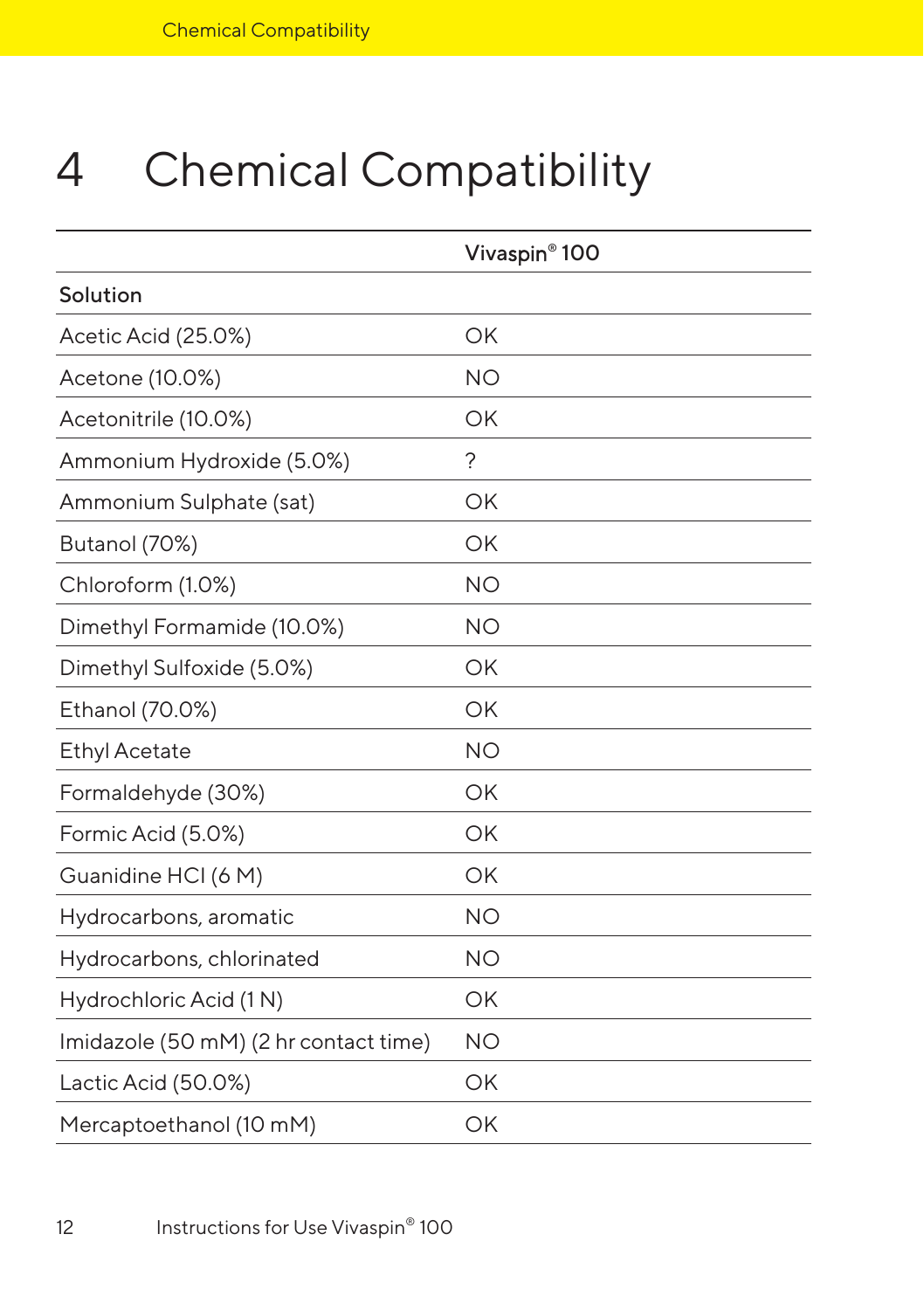| Methanol (60%)                   | OK        |
|----------------------------------|-----------|
| Nitric Acid (10.0%)              | OK        |
| Phenol (1.0%)                    | OK        |
| Phosphate Buffer (1.0 M)         | OK        |
| Polyethylene Glycol              | OK        |
| Pyridine                         | <b>NO</b> |
| Propanol 70%                     | OK        |
| Sodium Carbonate (20%)           | OK        |
| Sodium Deoxycholate (5.0%)       | ?         |
| Sodium Dodecylsulfate (0.01 M)   | OK        |
| Sodium Hydroxide                 | <b>NO</b> |
| Sodium Hypochlorite (200 PPM)    | <b>NO</b> |
| Sodium Nitrate (1.0%)            | OK        |
| Sulfamic Acid (3.0%)             | OK        |
| Tetrahydrofuran (5.0%)           | <b>NO</b> |
| Toluene (1.0%)                   | <b>NO</b> |
| Trifluoroacetic Acid (10%)       | OK        |
| Tween* 20 (0.1%)                 | OK        |
| Triton** X-100 (0.001 M) (0.06%) | OK        |
|                                  |           |

OK = Acceptable ? = Questionable NO = Not recommended

\* Tween® is a registered trademark of ICI Americas Inc.

\*\* Triton® is a registered trademark of Union Carbide Corp.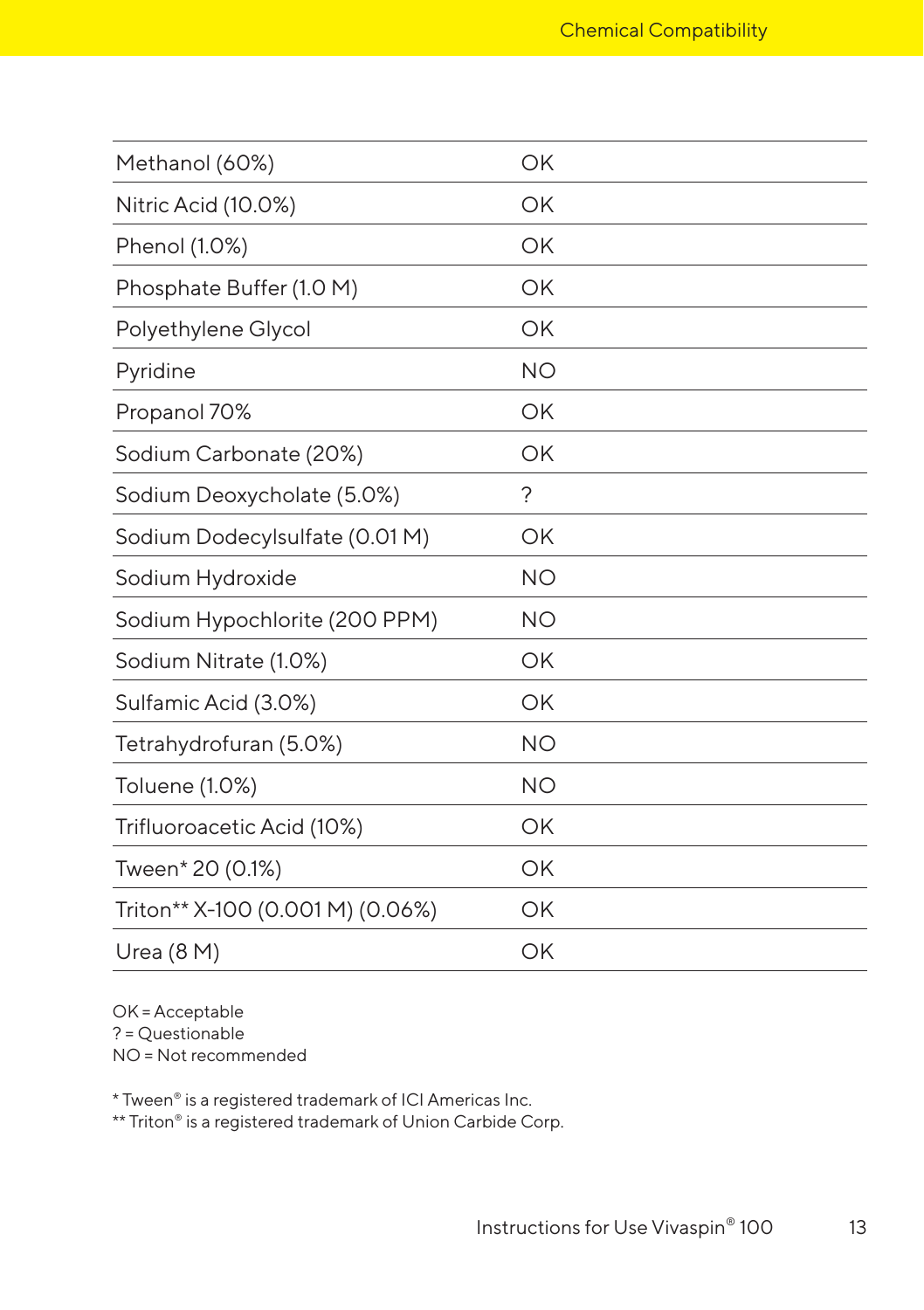# <span id="page-13-0"></span>5 Ordering Information

| Vivaspin® 100 Polyethersulfone with<br>Polypropylene concentrator cap | Pack size       | Prod. no.     |
|-----------------------------------------------------------------------|-----------------|---------------|
| 5,000 MWCO                                                            | 2               | <b>VC1011</b> |
| 5,000 MWCO                                                            | 10              | VC1012        |
| 10,000 MWCO                                                           | 2               | <b>VC1001</b> |
| 10,000 MWCO                                                           | 10 <sup>°</sup> | <b>VC1002</b> |
| 30,000 MWCO                                                           | 2               | VC1021        |
| 30,000 MWCO                                                           | 10 <sup>°</sup> | <b>VC1022</b> |
| 50,000 MWCO                                                           | 2               | <b>VC1031</b> |
| 50,000 MWCO                                                           | 10              | <b>VC1032</b> |
| 100,000 MWCO                                                          | 2               | VC1041        |
| 100,000 MWCO                                                          | 10              | VC1042        |
| 300,000 MWCO                                                          | 2               | <b>VC1051</b> |
| 300,000 MWCO                                                          | 10 <sup>1</sup> | VC1052        |
| 1,000,000 MWCO                                                        | 2               | VC1061        |
| 1,000,000 MWCO                                                        | 10              | VC1062        |
| $0.2 \mu m$                                                           | $\mathcal{P}$   | <b>VC1071</b> |
| $0.2 \mu m$                                                           | 10              | VC1072        |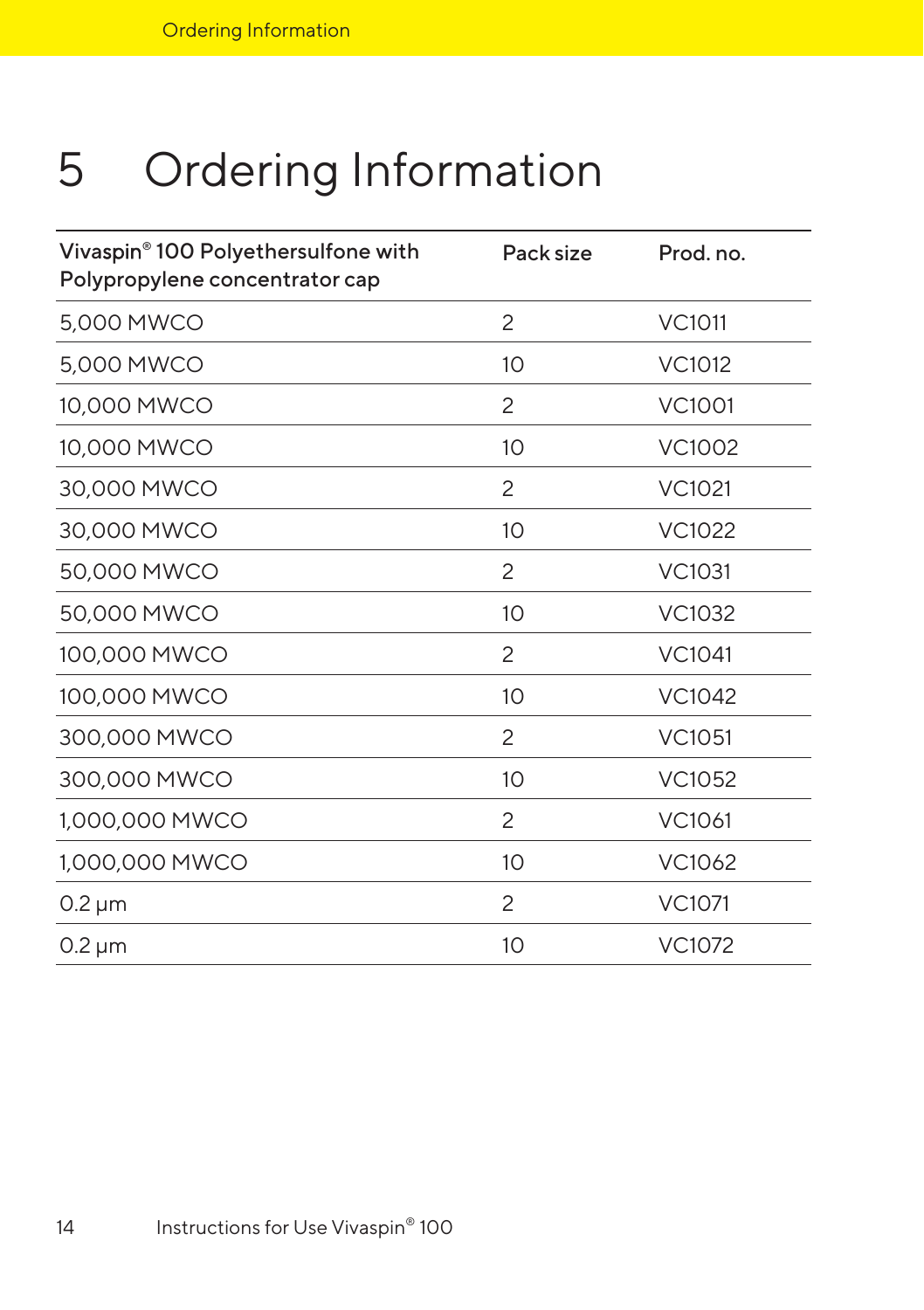| Accessories                                                                                                                                                                                                                                 | Pack size | Prod. no.     |
|---------------------------------------------------------------------------------------------------------------------------------------------------------------------------------------------------------------------------------------------|-----------|---------------|
| Air pressure controller (APC) complete<br>with pressure gauge, regulator, over-<br>pressure safety valve, female connector,<br>1 m extension line (4 mm pressure tubing)<br>with male and female connectors and 1 m<br>of 6 mm inlet tubing |           | VCA002        |
| Plastic pipettes                                                                                                                                                                                                                            | 100       | VPA005        |
| Female connector                                                                                                                                                                                                                            |           | VCA010        |
| Male connector                                                                                                                                                                                                                              |           | VCA011        |
| 4 mm pressure tubing (3 m)                                                                                                                                                                                                                  |           | <b>VCA012</b> |
| TPE-V replacement seals                                                                                                                                                                                                                     | 10        | VCA014        |
| Vivaspin® 100 pressure head<br>with replacement seals (5)                                                                                                                                                                                   |           | <b>VCA800</b> |